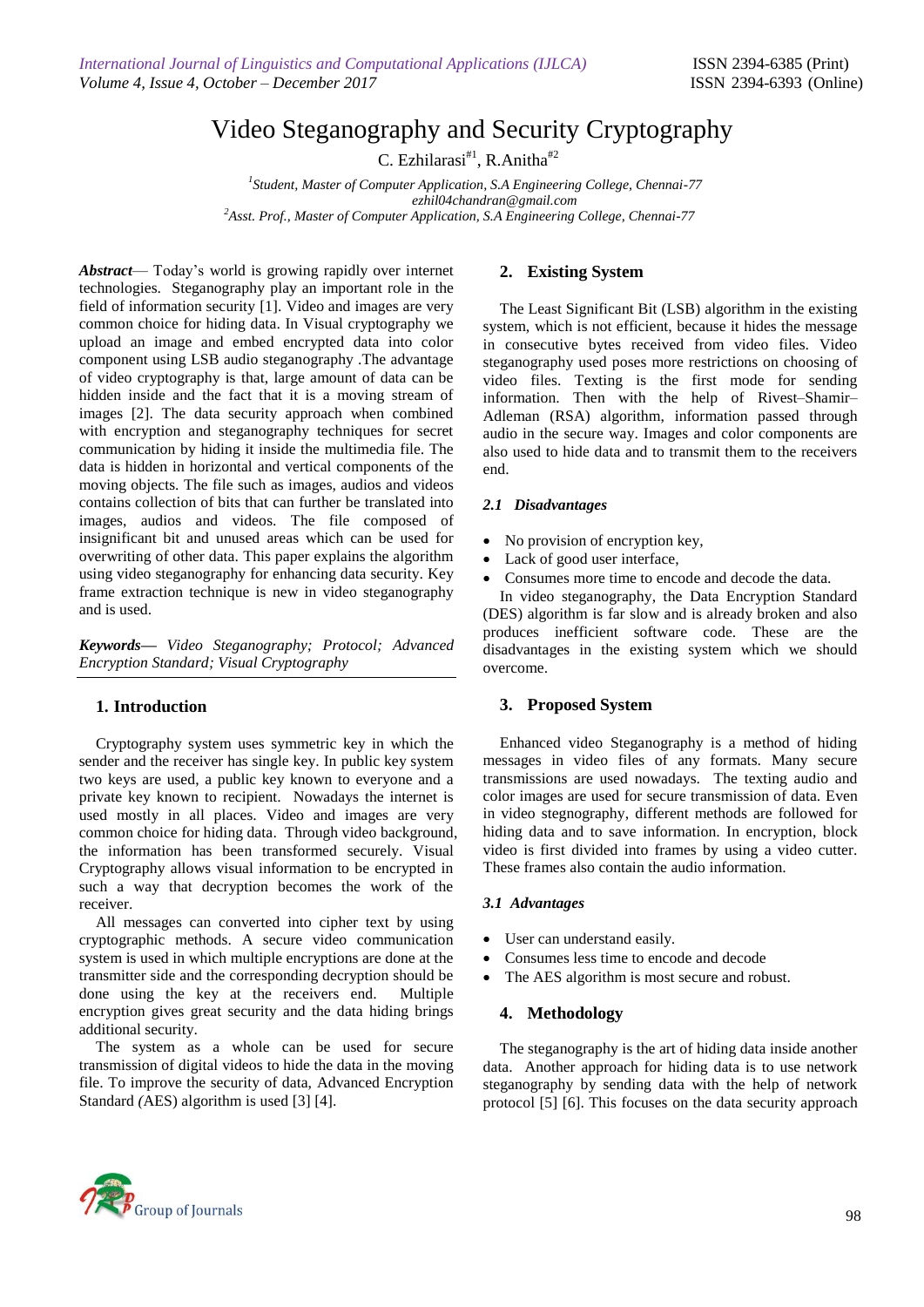*International Journal of Linguistics and Computational Applications (IJLCA)* ISSN 2394-6385 (Print) *Volume 4, Issue 4, October – December 2017* ISSN 2394-6393 (Online)

when combined with encryption and hiding data inside the multimedia file. So we propose an algorithm using video steganography for enhancing data security. The uses of video files as a carrier medium for steganography are more eligible as compared to other techniques. The basic model of steganography consists of messages, embedding algorithm and stego key [7][8]. The video steganography is the composition of two phases which are extraction of video files and embedding of secret message. The AES algorithm is used to encrypt secret message. Using AES algorithm we can send the information through video. The AES algorithm is used for secure and robust cryptographic algorithm against attacks. AES has symmetric block cipher and hence uses same key for encryption and decryption.



**Fig. 1: AES string** 

The extraction of video files is results in frames. Videos generally composed of still images and audio. So the audio and image frames from the video file are extracted.



**Fig. 2: Message passing using encryption and receiving decryption file**

## **5. Implementation**

The main problem with sending data over the internet is security threat. The personal or confidential data can be stolen or hacked. It is very important to take data security into consideration, as it is one of the most hiked factors that need concentration during the process of data transferring. Here we propose a system "Data security using video steganography" which prevents the user from any kind of hacking data. We use texts, images, audios and videos for hiding the secret data inside the cover medium. AES is the algorithm proposed for encryption which results in more secure technique for data hiding.



**Fig. 3: Video is playing with the help of text, image and audio**

#### **6. Result**

The Video steganography is used to transfer the information from one end to the other end by using AES algorithm. There are several techniques and metrics that can be measured objectively and automatically and also evaluated by a computer program. In this paper, information has been passing through video by using AES Algorithm through image, audio and video. The messages are embedded into cover image using encryption and decryption.



**Fig. 4: Text message passing through two keys**

## **7. Conclusion**

AES algorithm is used to pass secret information through a video from sender to receiver. AES algorithm is used against secure and also robust cryptographic attack. Steganography can be classified based on many criteria and one among them is based on the type of cover media. Video is the collection of images combined with audio. All videos under this category can be used for video stegnography. This can be used in security system as future research work.

#### **References**

- [1] Manoj Kumar Ramaiya ,Naveen Hemrajani, AnilKishor Saxena, "Security Improvisation in image Steganography using DES", 3rd IEEE Trans. International Conference IACC -2013, Page(s): 1094 – 1099.
- [2] Manoj Kumar Ramaiya, Naveen Hemrajan Anil Kishor Saxena, Monika Sharma "Image Stenography: Self Extraction Mechnanism", UACEE International Journal of Advances in Computer Science and its Applications-IJCSIA Vol -3, Issue -2 , Page(s): 145-148, 2013.